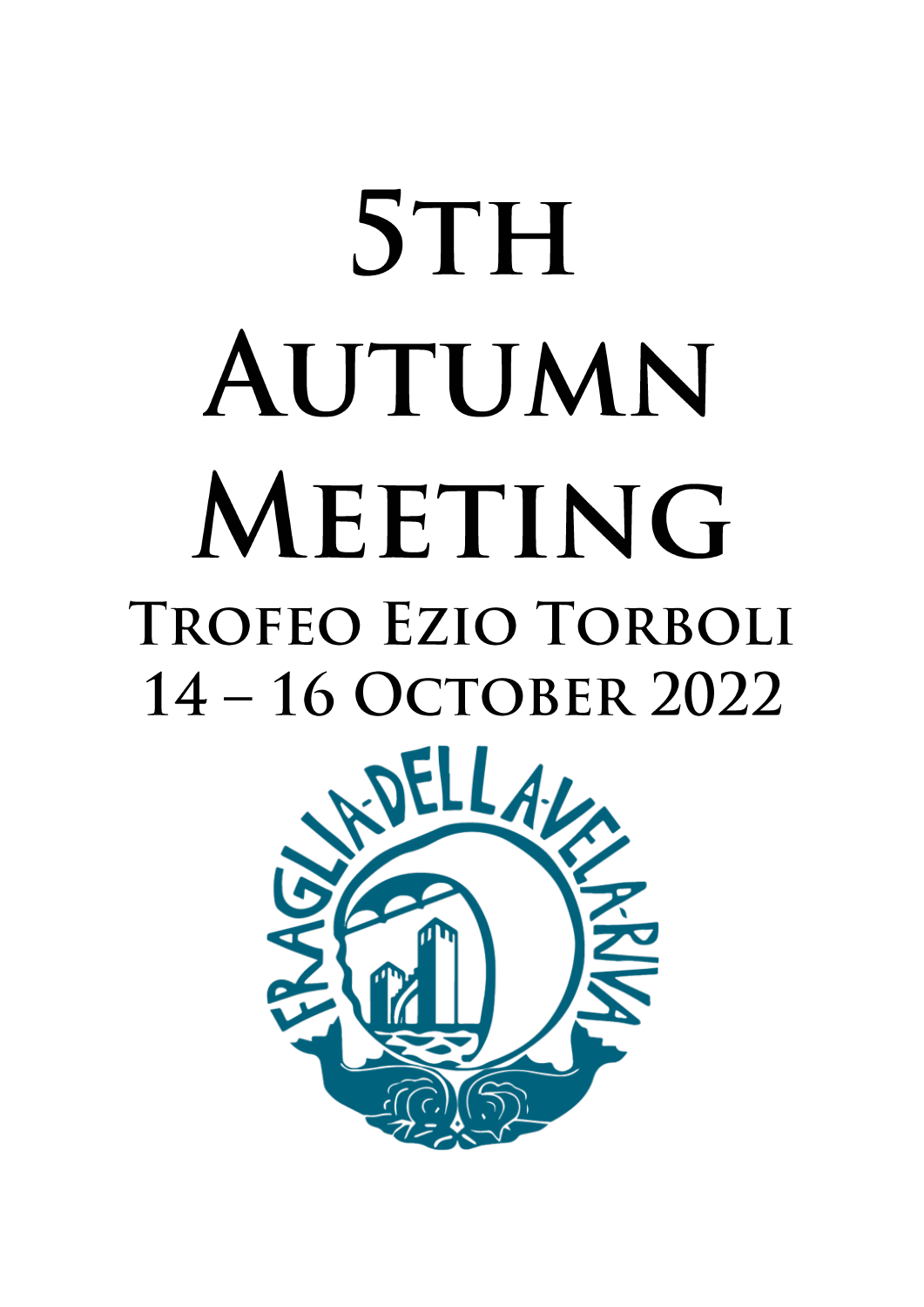





| , SP      | Denotes a rule for which a standard penalty may be applied by the Race Committee or Technical<br>Committee without a hearing, or a discretionary penalty applied by the Protest committee with a<br>hearing. This changes RRS 63.1 and A5.1; |
|-----------|----------------------------------------------------------------------------------------------------------------------------------------------------------------------------------------------------------------------------------------------|
| <b>DP</b> | Rules for which penalties are upon the Protests Committee. Depending on the seriousness of a<br>breach of Covid-19 Italian Protocol, the penalty may be from a minimum of 10% to a<br>disqualification.                                      |
| NP        | Rules that may not be ground of protests between boats (this changes RRS60.1(a)                                                                                                                                                              |

## **NOTICE OF RACE 5th Autumn Meeting Trofeo Ezio Torboli FRAGLIA VELA RIVA 14th – 16th October 2022**

## **ORGANIZING AUTHORITY**

On behalf of the Italian Sailing Federation (FIV) the Fraglia Vela Riva - Viale Giancarlo Maroni, 2 38066 Riva del Garda (Trento) – ITALY

Tel. +39 0464 552460 Fax +39 0464 557120

Internet[: www.fragliavelariva.it](http://www.fragliavelariva.it/) E-mail[: info@fragliavelariva.it](mailto:info@fragliavelariva.it)

# **VENUE AND DATE**

The events will take place in Riva del Garda 14<sup>th</sup> – 16<sup>th</sup> October 2022

# **ELIGIBILITY**

The regatta will be open to all competitors who were born between **2007** and **2013**. According to Italian law and FIV Regulations, competitors will be classified as follow:

**"Cadetti"** Division A born in years **2012 and 2013**

"**Juniores**" Division B born from **2007 to 2011**;

Other rules that will apply will be posted on the official notice board not later the 20:00 hours on October  $13<sup>th</sup>$ .

Italian sailors shall be 2022 F.I.V. member;

• each sailor shall be current members of their National Class Association (A.I.C.O. for Italian sailors)

# **1. RULES**

1.1 The race will be governed by the Rules as defined in the Racing Rules of Sailing (RRS) 2021-2024 and by the Normativa FIV per l'Attività Sportiva Nazionale 2022.

1.2 Class rules

1.3 The first three sentences of RRS 61.1(a) are changed to 'A boat intending to protest shall inform the other boat at the first reasonable opportunity. When her protest will concern an incident in the racing area









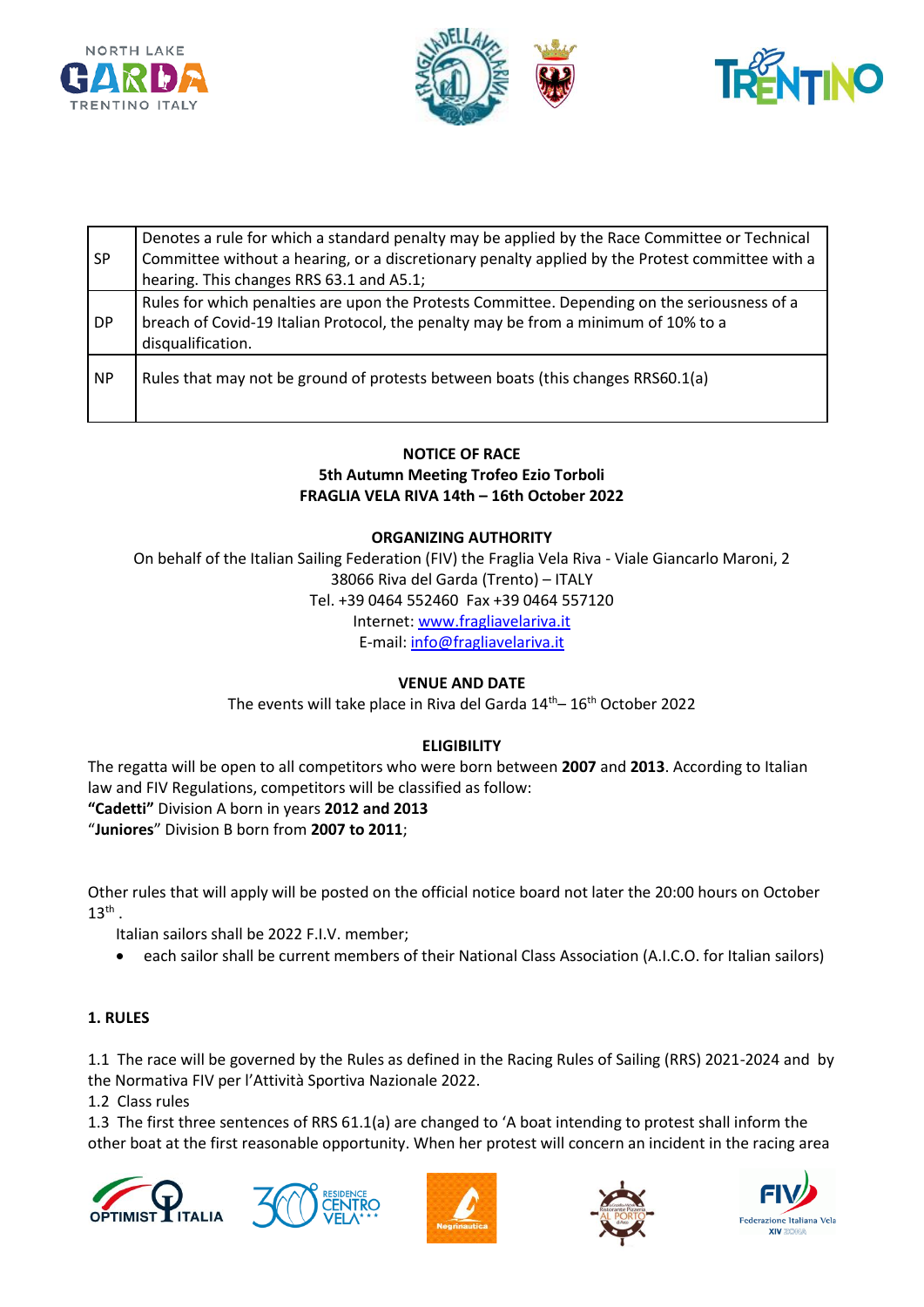





that she was involved in or saw she shall hail 'Protest'. She shall inform the Race Committee at the finishing line immediately after finishing of the boat/s being protested, or as soon as practicable after she retires.' 1.4 RRS 40 and the preamble to Part 4 are changed as follows:

1.4.1 The first sentence of RRS 40.1 is deleted and replaced by "Each competitor shall wear a personal flotation device (PFD) according to class rule 4.2 (a), properly secured at all times while on the water except when temporarily adding or removing clothing."

1.4.2 Add to the preamble of Part 4, after 'racing': "except rule 40.1 as amended by Sailing Instruction 1.4.1"

1.6 Appendix P will apply

1.7 Appendix T will apply.

1.8 Rule 90.3 (e) will apply

1.9 In case of conflict between NOR, SI and notices, the SI and the official notices shall prevail (this change RRS 63.7)

1.10 Give the right-of-way to public boats in service on the lake.

1.11 In case of conflict the English language will prevail

## **2. SAILING INSTRUCTIONS**

Sailing Instructions will be available online within the 12<sup>th</sup> October 2022.

#### **3. COMMUNICATION**

The online official notice board is located at Racing Rules of Sailing:<https://www.racingrulesofsailing.org/> NOR, SI and the Official Notices will be posted on the event website: <https://www.fragliavelariva.it/regate/5th-autumn-meeting-trofeo-ezio-torboli/>

#### **4. ELEGIBILITY AND ENTRY**

**The event is open to all boats of the Optimist Class ENTRIES PROCEDURE:**

**ENTRY FORMS MUST BE FILLED ON-LINE THROUGH THE WEBSITE[: www.fragliavelariva.it.](http://www.fragliavelariva.it/)**

**The entry form must be filled-in paying attention to required fields in red and sent clicking on SEND at the bottom of the entry form.** 

**All entries when confirmed will be displayed on the event's website. To save time and money at the secretary office we strongly suggest paying in advance through the web site at the last step of the entry form on-line. If the procedure is completed properly together with the payment it will only take a few steps to complete the registration once you are here.** 

**Competitors must check registration at Fraglia Vela Riva Race Office from 2022, from October 12 th from 09:00 to October 13th at 18.00.** 

**5. FEES**

**ENTRIES:** 

**Entry forms must reach the Fraglia Vela Riva within October 8. Competitors are kindly requested to enter the regatta on-line through the web www.fragliavelariva.it** 

**Completion of registration and entry fees payment at Fraglia Vela Riva through Pay Pall or bank transfer:** 

**FRAGLIA VELA RIVA DEL GARDA CASSA RURALE ALTO GARDA – Filiale di Riva d.Garda IBAN IT46T 08016 35320 000002300403** 









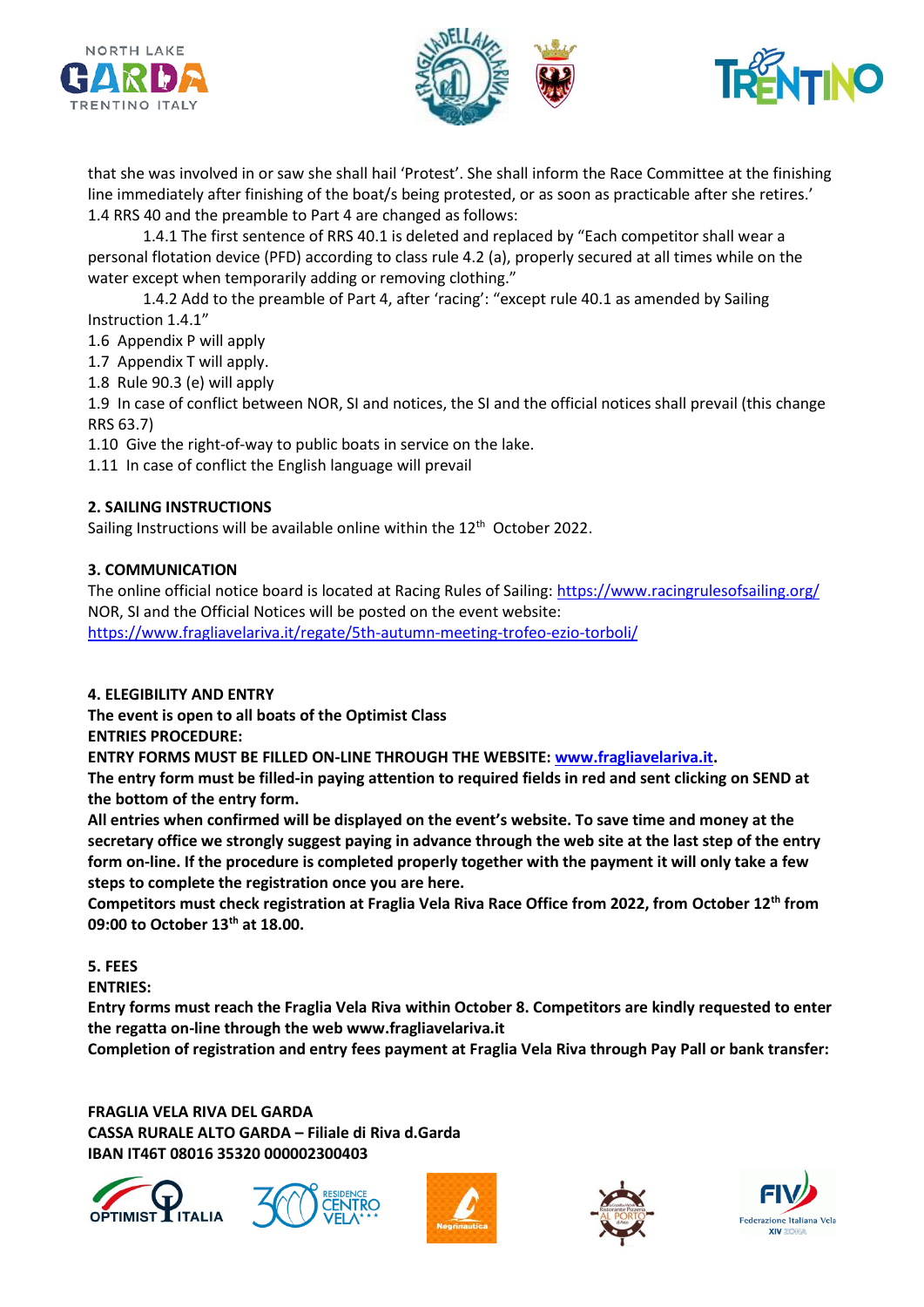





**Bic: CCRTIT2T04A** 

**Specifying class and sail number.** 

**ON-LINE ENTRY FEE: € 80,00 up to 1st September, € 100,00 from 2nd September to 8th October. Fee paid by Paypal will be charged of the 5%, fee paid at the venue 120€.** 

**All documents MUST BE SENT to info@fragliavelariva.it within the 8th of October.** 

**The documents needed are:** 

- **Italian sailors shall send to the Organizing Authority a current and valid 2022 F.I.V. membership card;**
- **membership of the National Class Association (A.I.C.O. for Italian sailors);**
- **third party insurance cover of not less than € 1.500.000,00**
- **a valid measurement certificate.**
- **Parental Form, you can download it on our website**

#### **REFUND POLICY**

50% of the entry fee paid is refundable for cancellations received by the 15<sup>th</sup>of September. No entry fee is refundable after 15<sup>th</sup>of September.

Reimbursements after the 15<sup>th</sup>of September. will not be provided.

#### **TRACKING**

Tracking devices will be provided by Meteda.

#### **7. ADVERTISING [DP][NP]**

Advertising is not permitted except as provided in WS Regulation 20.

Competitors may be required to display advertising stickers. The stickers, which will be provided by the Organizing Authority, shall be displayed from 10:00 am of 14<sup>th</sup> October until two hours after the last race end.

#### **8. QUALIFYING SERIES AND FINAL SERIES**

The event will consist of a qualifying series and final series

At registration competitors will be seeded into groups. During the last racing day, finals will be sailed, only if 4 or more races have been completed.

## **9. SCHEDULE OF THE EVENT**

"Cadetti": Nine (9) races are scheduled from 2022,  $14<sup>th</sup> - 16<sup>th</sup>$  October.

"Juniores":

Nine (9) races are scheduled from 2022,  $14<sup>th</sup> - 16<sup>th</sup>$  October.

| 14/10 | at 10:00 | <b>Coaches Briefing</b> |
|-------|----------|-------------------------|
|       |          |                         |









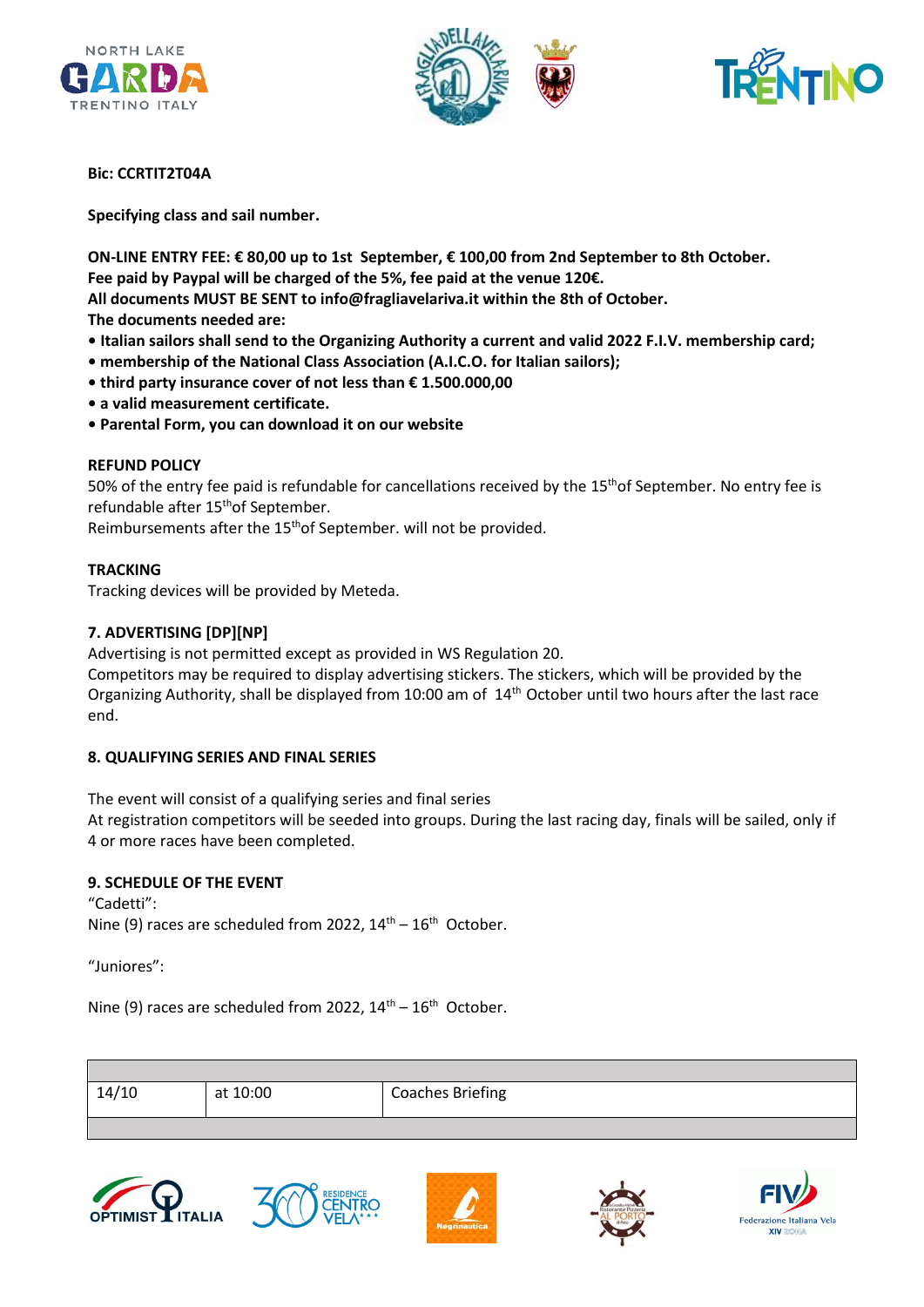





| 14/10        | at 13:00 (at 1:00 pm) | Warning signal 1st race                                                                                                                                             |  |  |  |
|--------------|-----------------------|---------------------------------------------------------------------------------------------------------------------------------------------------------------------|--|--|--|
|              |                       |                                                                                                                                                                     |  |  |  |
| $14 - 16/10$ |                       | Races - The time of the first warning signal of following racing<br>days will be shown on the Official Board within 20:00 of the day<br>before. Last warning 15:00. |  |  |  |
|              |                       |                                                                                                                                                                     |  |  |  |
| 16/10        | at 17:00 (at 5:00 pm) | Prize Giving (according to the race programme and anyway two<br>hours after the end of the last race)                                                               |  |  |  |

#### **REGISTRATIONS**

**All documents MUST BE SENT to** [info@fragliavelariva.it](mailto:info@fragliavelariva.it) **within the 8 th October. The documents needed are:**

- **Italian sailors shall send to the Organizing Authority a current and valid 2022 F.I.V. membership card;**
- **membership of the National Class Association (A.I.C.O. for Italian sailors);**
- **third party insurance cover of not less than € 1.500.000,00**
- **a valid measurement certificate.**
- **Parental Form, you can download it on our website**

## **10. EQUIPMENT INSPECTION**

All boats shall lodge a valid measurement certificate; Boats may be inspected at any time. **11. omissis**

## **12. VENUE**

North side Lake Garda

## **13. COURSE**

IODA international course will apply

#### **14. PENALTY SYSTEM**

Decisions of the international jury will be final as provided in RRS 70.5 and Appendix N. The right to appeal will be denied (RRS 70.5 C).

#### **15. SCORING**

The Low-Point scoring system will apply to both divisions.

To both divisions when 4 or more races have been completed, a boat's series score will be the total of her race scores excluding her worst score, including final.

## **16. SUPPORT PERSON VESSELS**

Team leaders/coaches shall register at Secretary Office.

Team leaders/coaches shall comply with the following:

- to follow all instructions given by the Race Committee and by the Organizing Committee;
- to carry other coaches on board if necessary;









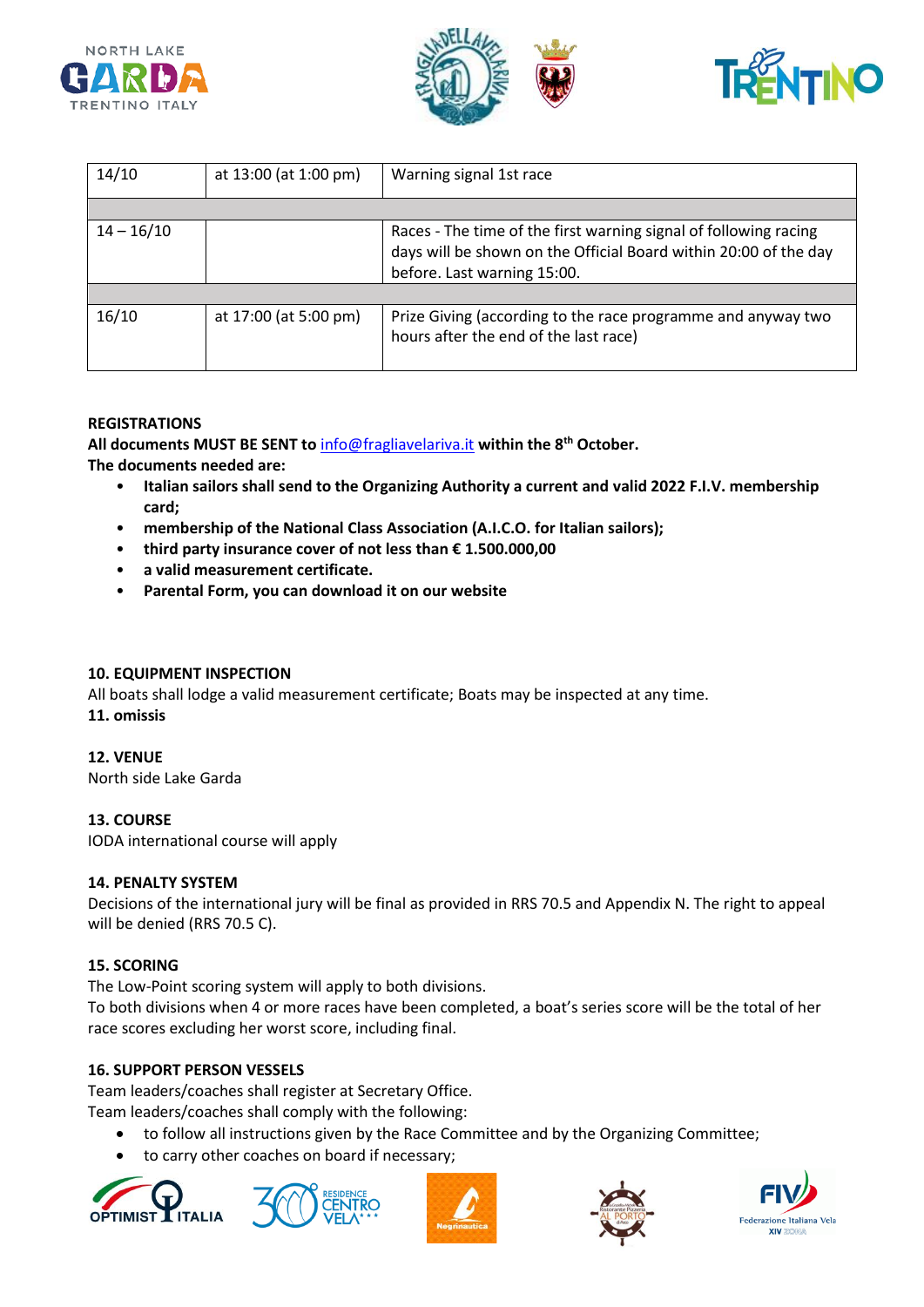





- not more than 2 coaches/trainers/parents are allowed on the same assisting rubber boat;
- Enter the clubhouse only after checking body temperature
- Access in nautic facilities only for Race Committee, athletes, measurers
- In closed spaces always wear masks
- Always keep social distance 1m
- The Organizing Authority reserves the right to assign a different area to each team
- Follow all the rules published by the Organizer, according to Italian and FIV regulations

Mechanically propelled boats are generally prohibited to run on the northern part of Lake Garda, however, during this event, a special permit to use such boats may be given. Support personnel having a boat, shall produce the following documents to the Organizing Authority:

- rib's engine registration document (engine brand name engine serial numbers);
- rib's engine insurance;
- driver's identity document

All the listed documents must be sent to [info@fragliavelariva.it](mailto:info@fragliavelariva.it)

The permit will be issued only for assistance to the races and training and it can be withdrawn at any time if rules for coaching as stating in the SI will be not followed. It is forbidden the navigation of private assistance boats on the right-hand side of the course looking south.

## **17. CHARTERED OR LOANED BOATS**

**Omissis**

## **18. BERTHING**

All boats shall be kept in their assigned places in the boat park

- **19. Omissis**
- **20. Omissis**

## **21. DATA PROTECTION**

In participating in the 5th Autumn Meeting Trofeo Ezio Torboli any competitor automatically grants to the Organizing Authority and the sponsors of the 5th Autumn Meeting Trofeo Ezio Torboli the right in perpetuity, to make, use and show, from time to time and at their discretion, any motion pictures and live, taped or film television and other reproductions of him/her during the period of the competition for the said 5th Autumn Meeting Trofeo Ezio Torboli in which the competitor participates and in all material related to the said 5th Autumn Meeting Trofeo Ezio Torboli without compensation.

## **22. RISK STATEMENT**

RRS 3 states: 'The responsibility for a boat's decision to participate in a race or to continue to race is hers alone.' By participating in this event each competitor agrees and acknowledges that sailing is a potentially dangerous activity with inherent risks. These risks include strong winds and rough seas, sudden changes in weather, failure of equipment, boat handling errors, poor seamanship by other boats, loss of balance on an unstable platform and fatigue resulting in increased risk of injury. **Inherent in the sport of sailing is the risk of permanent, catastrophic injury or death by drowning, trauma, hypothermia or other causes.**

It is up to parents, team leaders or support person to allow competitors to take part in the races and therefore they have to sign the declaration of participation on registration. Fraglia Vela Riva, the Race